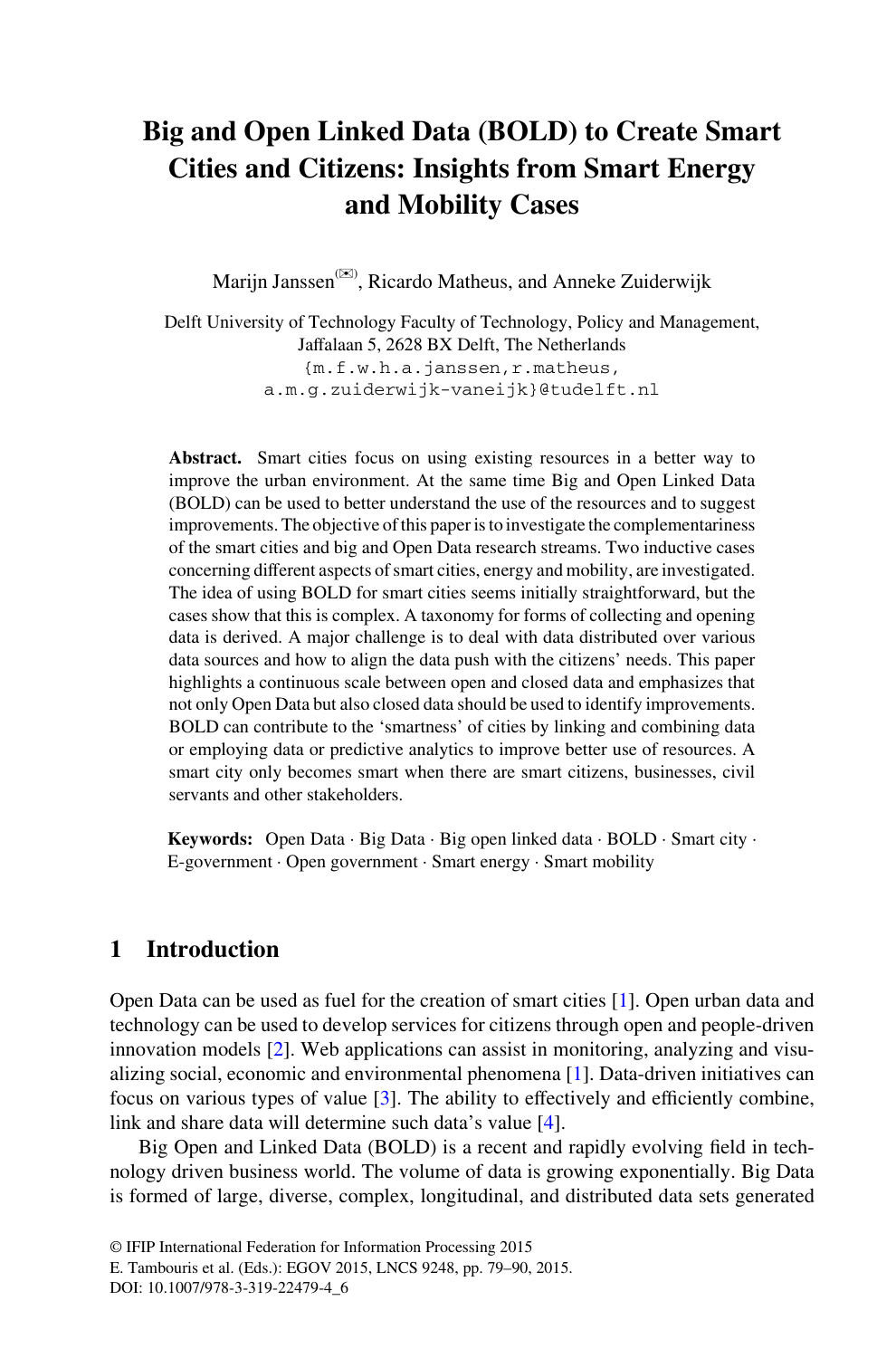from various instruments, sensors, Internet transactions, email, video, click streams, and other sources, whereas open linked data focusses on the opening and the combining of data. The data can be released both by public organizations and by private organizations or individuals. Big Data analytics can be used to promote better utilization of resources and improved personalization [\[5](#page-10-0)].

Smart cities is a concept that is gaining more attention over time. Smart cities refer to types of technology-supported innovation in urban spaces and city governments [[6\]](#page-10-0). The term smart cities is rapidly replacing the original concept of sustainable city [[7\]](#page-10-0), however, whereas 'sustainability' has a clear scope, the term 'smart' is more loaded and unclear. Furthermore, other terms such as intelligence, knowledge, information and ubiquitous city are used [[7\]](#page-10-0). What actually constitutes 'smart' is rather unknown [\[8](#page-10-0)].

While various studies have been conducted on Big Data [\[5](#page-10-0)] and Open Data [[9–11\]](#page-11-0), there are only few studies that combine these two concepts [e.g., [1,](#page-10-0) [12\]](#page-11-0). Existing research leaves a void in how BOLD can be used to create smart cities and how they contribute to their 'smartness'. In BOLD, organizational implications have been given limited attention [[13\]](#page-11-0). Hence the objective of this paper is to investigate the relationship between the smart cities and BOLD. The contribution of the paper originates from the integration of two strands of research in e-government, namely the open and Big Data literature and the smart city literature and by investigating what the organizational implications of BOLD are.

This paper is organized as follows. First, we define the key concepts of this study, including smart cities and BOLD. Subsequently, the research approach of this study is presented. We followed an inductive method and investigated the patterns derived from two case studies. Next we describe the inductive cases followed by a discussion of the challenges and opportunities for combining smart city and BOLD literature, and, finally, we draw conclusions about how the two research streams can be combined and what can be learned from this.

# **2 Research Background**

In this section we provide a brief account of the concepts of smart cities (Sect. 2.1) and BOLD (Sect. [2.2](#page-2-0)).

#### **2.1 Smart Cities**

Smart cities are a response to the challenges that cities face in meeting objectives regarding socio-economic development and quality of life [\[14](#page-11-0)]. The smart city concept has been defined in different ways [\[2](#page-10-0), [15](#page-11-0)], where definitions vary from smart urban space to environmentally healthy smart cities [[7](#page-10-0)]. Others attempt to characterize smart cities and use dimension including (1) management and organization, (2) technology, (3) policy, (4) governance, (5) people and communities, (6) economy, (7) built infrastructures, and  $(8)$  the natural environment  $[16]$  $[16]$  $[16]$ . Six key dimensions for defining smart cities are a smart economy, smart mobility, a smart environment, smart people, smart living and smart governance [[17\]](#page-11-0). There has been an inflation of the concept of smart cities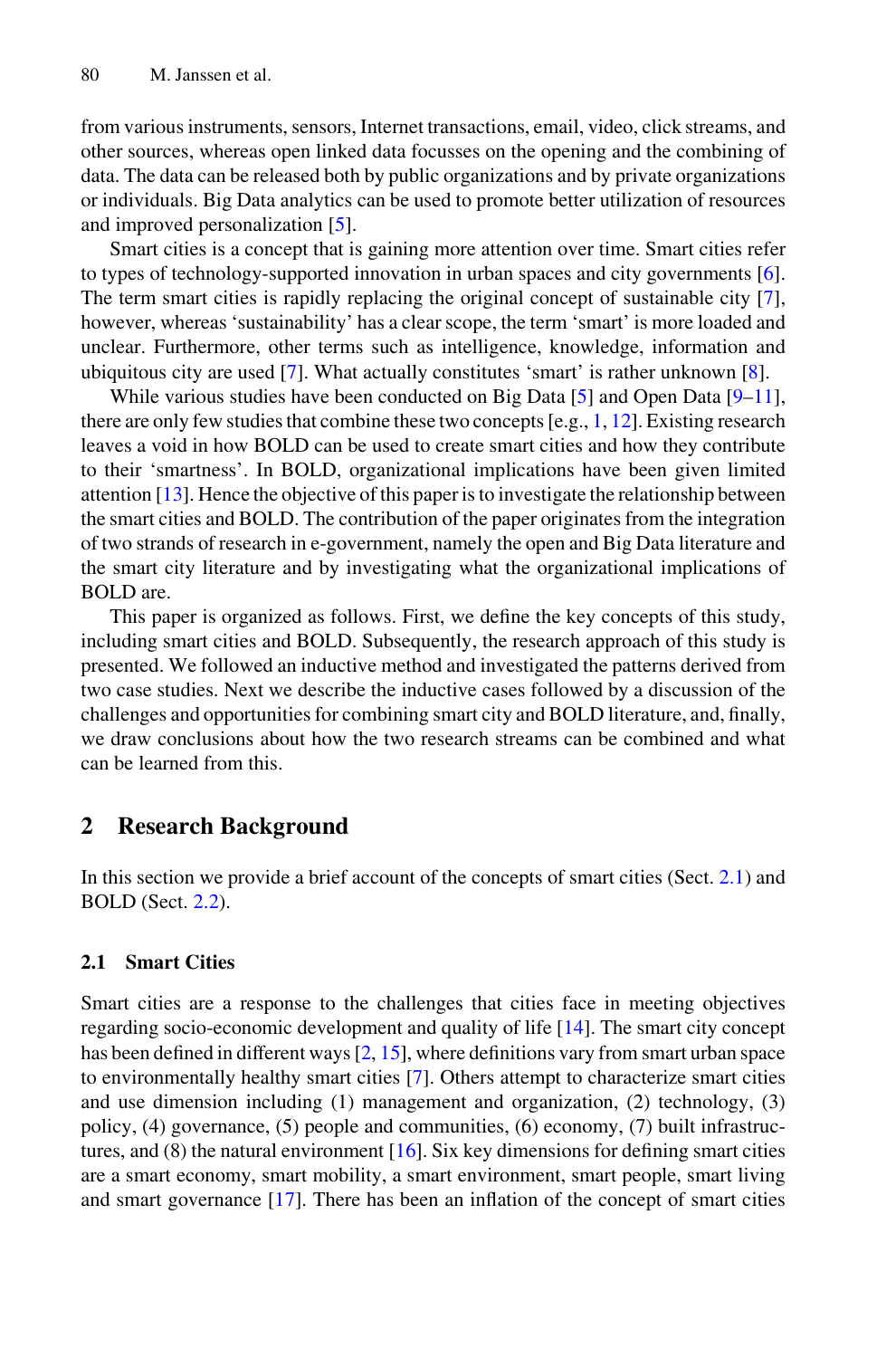<span id="page-2-0"></span>and every ICT applications can be said to be smart. The concept of 'smartness' is often hardly defined and/or ill explained. A city can be called 'smart' "when investments in human and social capital and traditional (transport) and modern (ICT) communication infrastructures fuel sustainable economic growth and a high quality of life, with a wise management of natural resources, through participatory governance" [\[17](#page-11-0), p. 70]. In our opinion, smartness does not refer to the bricks and mortar in the city, but to the mechanisms to improve the use of resources in the city. Furthermore, in our opinion a city can only become smarter when the inhabitants are empowered and thus also become smarter.

#### **2.2 Big and Open Linked Data (BOLD)**

Size is only one aspect of Big Data [\[18](#page-11-0)]. Big Data are commonly characterized with three or more Vs: Volume, Velocity, Variety [[19\]](#page-11-0), and additionally Value, Variability and Veracity [[18](#page-11-0)]. Big Data and Big Data analytics refer to "datasets and analytical techniques in applications that are so large (from terabytes to exabytes) and complex (from sensor to social media data) that they require advanced and unique data storage, management, analysis, and visualization technologies" [\[20](#page-11-0), p. 1166]. Big Data and Open Data are closely related, yet they are not the same. While Big Data is characterized by its size, Open Data is characterized by its free availability, although there is discussion about the level or volume that is necessary to make data big and the level of openness to deserve the name Open Data.

For the processing of data, data analytics play a role by providing deep insight and influence the decision making processes of public organizations and citizens often affecting the usage of resources in creating products and services in smart cities. Big Data Analytics are characterized by the requirement of advanced data storage, management, analysis, and visualization technologies, which traditional business analytics are not able to offer. These technologies include, among others, interfusion of various data sources, real-time analysis, online analytical processing, business performance management, data mining, machine learning, cloud computing, distributed processing, parallel algorithms, and parallel Database Management Systems (DBMS) [[18\]](#page-11-0).

# **3 Research Method**

This paper aims to investigate the complementariness of the smart cities and big and open data research streams. The research approach for attaining this objective is as follows. Since this study aimed at enhancing our understanding of how research on BOLD and Smart Cities can complement each other, a qualitative, case study-based approach was used [[21](#page-11-0), [23](#page-11-0)] to inductively arrive at the results. Inductive approaches combine theory and practice and are especially appropriate for dealing with ill-defined problems and theory development. This study uses theoretical sampling to select the cases, which is appropriate for exploring a relatively new field and stimulate the extension of emergent theory and provide examples [\[22](#page-11-0)] as is our objective. The following criteria were used for the selection of the cases: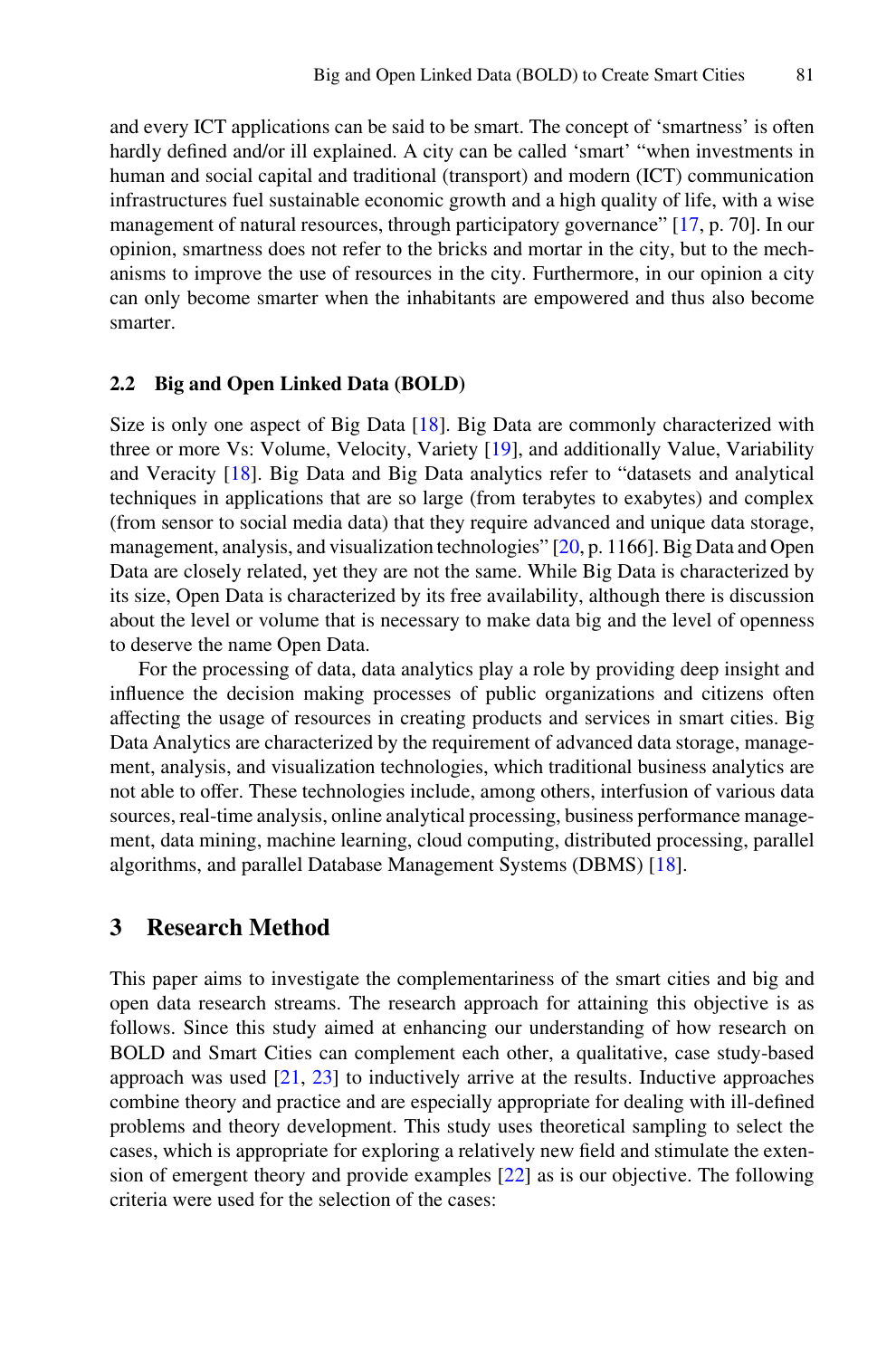- The cases employ large cities that have started Smart City initiatives and that have already established a BOLD infrastructure;
- The cases employ predictive analytics for the use of BOLD;
- The cases concern data on different societal topics;
- The cases represent BOLD and Smart City initiatives in different countries;
- The cases represent cities of different size;
- Case study information should be available and accessible.

We opted for comparing BOLD and Smart City initiatives on different topics, from different countries, and for cities of different size, to obtain insights from the comparison of these contexts. Based on the selection criteria, we selected the following cases:

*Smart Energy.* This case study examined a Smart City and BOLD initiative of the city of Amsterdam in the Netherlands. Amsterdam has approximately 800,000 inhabitants. The case focused on the topic of energy saving, and more specifically, on using smart grids and open data on energy to obtain insights about how energy can be saved in the Amsterdam New West district.

*Smart Mobility.* This case concerned the Smart City and BOLD initiative of the city of Rio de Janeiro in Brazil. Rio de Janeiro has 6.5 million inhabitants. The case focused on the topic of mobility, and, more specifically, on using open public transport and traffic data to obtain insights in how the public transport and traffic can be improved in Rio de Janeiro.

Various information sources were used to investigate the cases. The information sources used to study the cases encompassed reports, documents, applications, websites and observations. From the case study we inductively arrived at the results by comparing the smart cities and BOLD aspects and deriving how both of them were used. The inductively derived concepts and theory can then be used together with other theories as an initial theory in further research.

# **4 Case Studies: Smart Energy and Smart Mobiliy**

This section provides the findings from the two case studies concerning smart energy (Sect. 4.1) and smart mobility (Sect. [4.2\)](#page-4-0).

# **4.1 Energy Savings in Amsterdam**

The city of Amsterdam developed an open data portal which currently contains 416 datasets and a number of APIs. The infrastructure is available via http://www.amster[damopendata.nl/home](http://www.amsterdamopendata.nl/home). The infrastructure contains data about 18 different themes, including public space, traffic, economy and energy. There is also a reference to an application which provides so-called Smart City Data (http://amsterdam.smartci[tyapp.nl/\)](http://amsterdam.smartcityapp.nl/), for instance about energy usage, windmills and purchase prices of residences. To become a smart city, the municipality and a number of other partners founded the Amsterdam Smart City (ASC) initiative in 2009. In the ASC initiative, companies,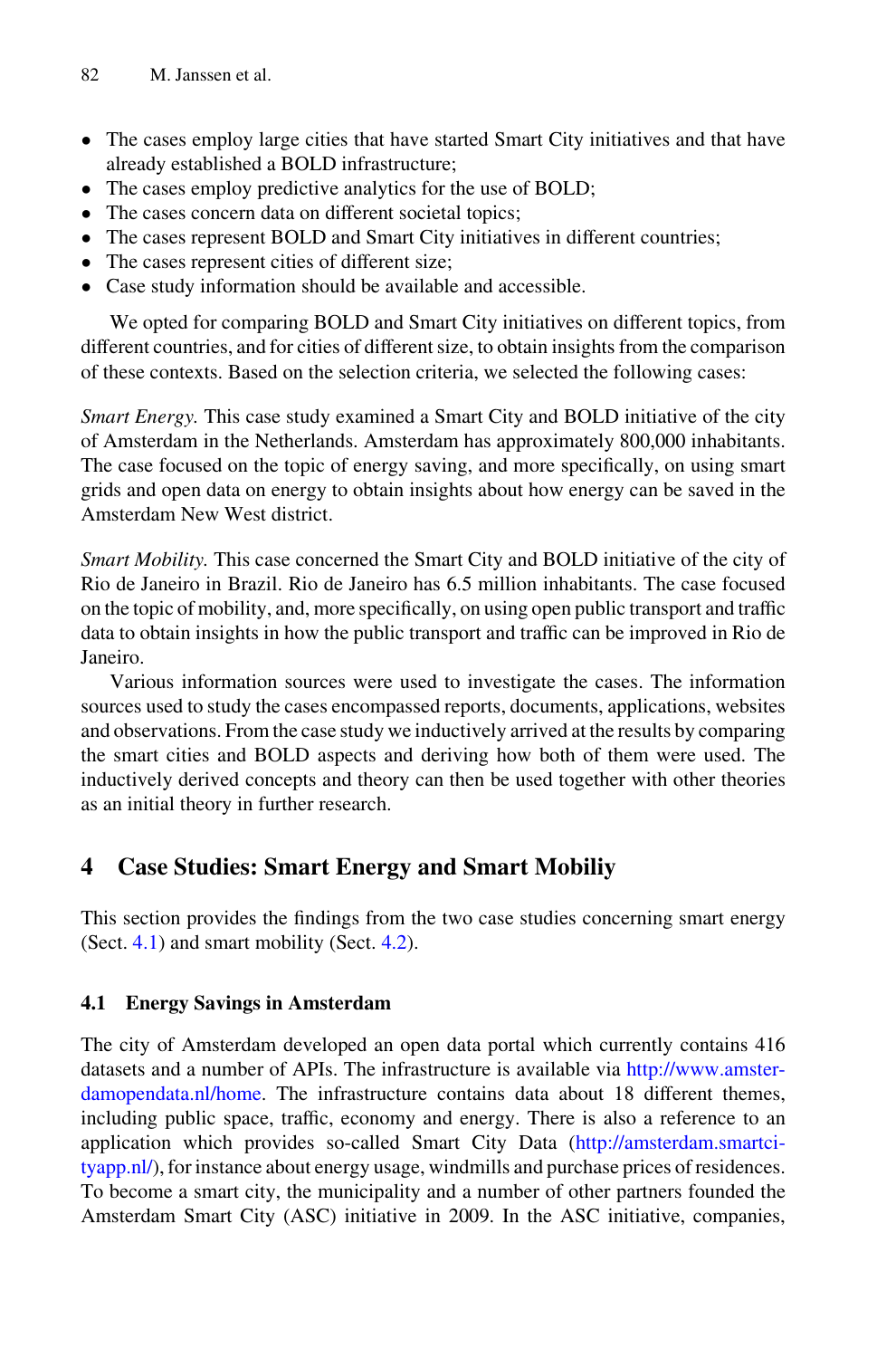<span id="page-4-0"></span>governmental agencies, knowledge institutions and citizens collaborate to make Amsterdam a smarter city. ASC focuses on five key areas, namely smart mobility, smart living, smart society, smart areas and smart economy. The envisioned smart city is one where social and technological networks provide solutions for increased sustainable economic growth, so that the quality of living in the city improves. ASC involves more than 100 partners and more than 75 projects. The projects deal with topics such as budget monitoring, sustainable electric vehicles, air quality, parking, noise pollution, digital road management for emergency services, and energy saving and sustainability [[24\]](#page-11-0).

Various ASC projects are focused on energy saving. One of the ASC projects is called "City-zen - Smart Grid" [\[25\]](#page-11-0). The project is centered around the development of a smart grid for approximately 40,000 households in the Amsterdam New West district. In addition to the smart meters and solar panels that are already used in this district, computers and sensors are placed in the grid to monitor current and voltage. The electricity grid should reduce the number and duration of power outages, allow for feeding consumer-produced electricity back to the grid, better support electric-powered vehicles, prevent large price increases for electricity transmission and assist in active participation in sustainable energy provision [\[25](#page-11-0)].

Liander, the organization maintaining the infrastructure for energy supply in Amsterdam, provides open data about energy usage, including electricity and gas consumption, power outages, and smart meter usage [[26\]](#page-11-0). It offers datasets on energy usage per year, per type of residence, per day, and other detailed data [\[27](#page-11-0)]. The data can be accessed and used free of charge. These open data offer energy monitoring opportunities for Amsterdam. For example, based on a combination of datasets from Liander and various simple data analytics, visualizations were created displaying the average monthly usage of electricity and gas among Amsterdam's zip code regions, as well as information about the energy labels for each building. Open data from the municipality of Amsterdam regarding solar panels and regarding the potential of solar panels can be added to this [\[28](#page-11-0)]. The combination of these datasets may be interesting not only to the municipality, but also to companies. For instance, a home isolation company that is looking for potential customers could identify residences with high gas usage and a low energy sustainability label, since these residences might suffer from limited home isolation. The isolation company may then target promotion campaigns at these residences. Another application for a company that sells solar panels could be to approach the owners of buildings with a high electricity usage and with high potential to use solar panels, so that the buildings with most energy saving potential are addressed first.

The foregoing shows that the Smart City initiative of Amsterdam can be complemented through open data, that need to be analyzed with data analytics. However, the use of a single dataset is not sufficient to obtain useful insights for energy monitoring purposes in the city. Various datasets from different organizations need to be combined to be able to draw useful conclusions. At the same time, some of the required energy data is not yet available as open data. For instance, the Smart Grid project focused on the Amsterdam New West district. At the time that we conducted this study, open elec‐ tricity usage data was lacking for certain parts of the city. To allow for the use of open data in the ASC projects, relevant datasets need to be opened and used to make the city 'smarter'.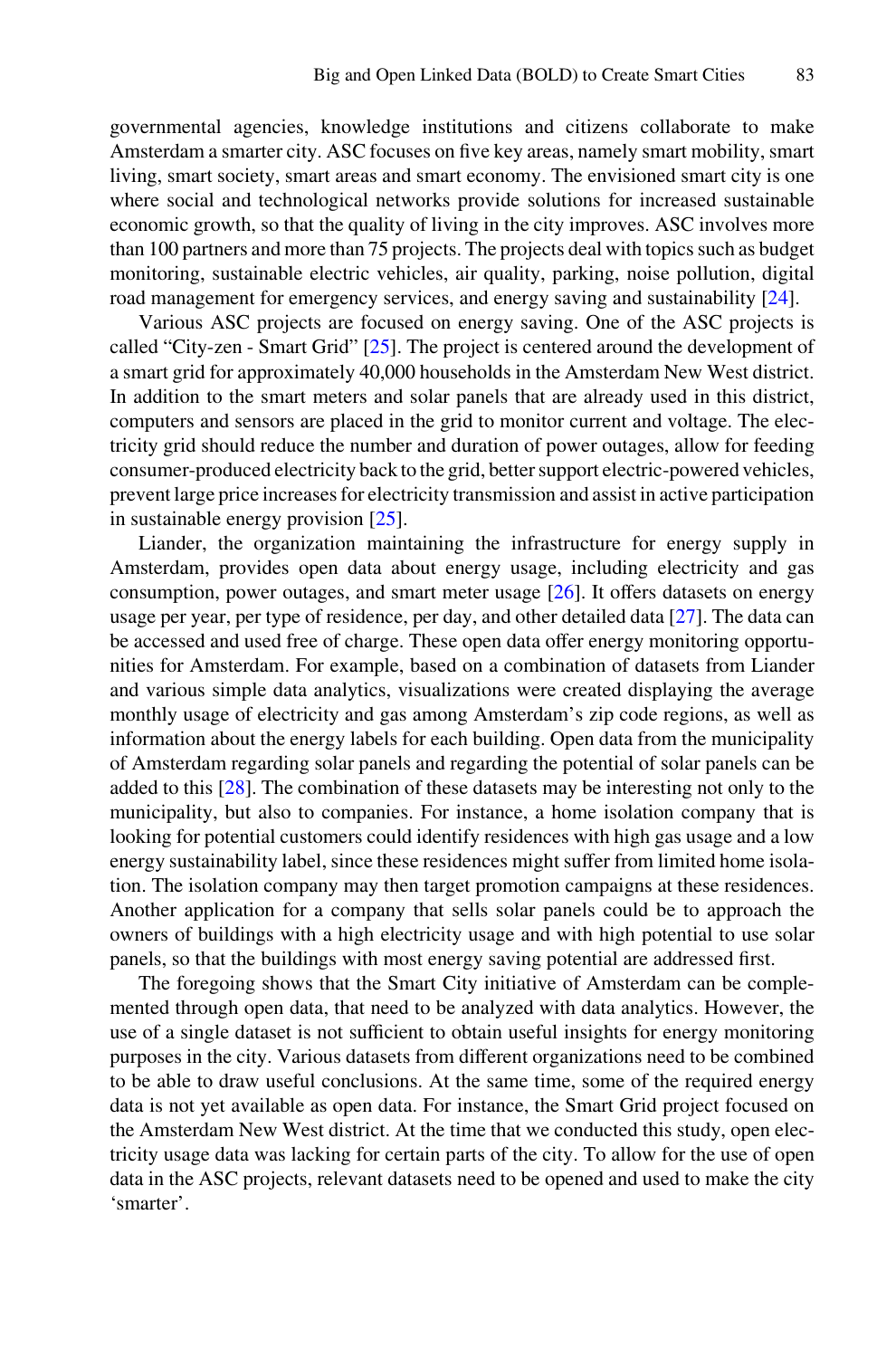#### **4.2 Mobility in Rio de Janeiro**

The City of Rio de Janeiro in Brazil developed one of the biggest BOLD infrastructures in the world. It has over thirty thousand datasets and seven APIs for real time data – [www.data.rio.rj.gov.br](http://www.data.rio.rj.gov.br). The data is coming from three different places. First, the Center of Operations Rio was created in 2011 and aims to promote the improvement of public service delivery in real time. This includes events such as car accidents or big events that change the routine of the city (e.g., the FIFA World Cup in 2014, Réveillon 1st January and Olympics games in 2016). The second stream of data is collected by the Call Center 1746, where people complain about the public services and the situation of municipal infrastructure, and which can be used as public service maintenance planning. The third type of open data concerns general data from the city. For example, data about the weather and climate (e.g. rain, sea level, river level), health, education, social aid and transport.

The Smart City initiative of Rio de Janeiro was created to solve problems related to public transportation and traffic. With the ownership of one car for almost every two persons in the city (3 million cars for 6.5 million inhabitants), Rio is suffering from huge traffic jams all over the city. The Center of Operations has the operational control over the data collection, and collects everyday around 4 GB of data. However, planning for data collection in the long run was not its function and it did not have the expertise to do so. Therefore, a Big Data group called PENSA – Ideias Room – was created. Special‐ ists in geography, engineering, public administration, physics and computer science started to use the data collected by the City Hall and connected it to the data from Social apps, such as Waze Social GPS.

The first result of this project was the re-dimension of the bus fleet used to transport two million people at the Copacabana beach during the Réveillon 1st January. In 2014, comparing 2013, some barrios had no bus routes, while social data collected in real time from cellphones showed that around 25 thousand people came from there to see the fireworks on the first day, which shows the misconnection of the bus routes with the number of people that wanted to make use of them. It was also found that for some routes the number of required buses was overestimated and they were not needed in reality.

The second result of the project concerned a partnership with the Waze application [\(http://waze.com](http://waze.com)). The Rio City Hall understood that not only the city has to be smart, but also citizens have to be assisted in making the best decisions and become smarter than they were before. A partnership with the Waze application was set up, which allows citizens to send real time information to the city about information about, for example, traffic conditions and accidents. The Rio City Hall, via the Center of Operations, also uses the application to send real time information about route changes, flood routes, traffic jams and car accidents to the citizens. The Waze application aimed to improve people's data access, in real time, to make the best decisions, diluting the problems over the city and improving the velocity of cars and buses in the city, measured by cameras and speed traps.

The third part of the project gathered all the data and put them online on some totems (video walls) of the Rio de Janeiro City Hall. They can be used to identify the condition of the traffic and how long cars take to arrive at their destination. The place of totems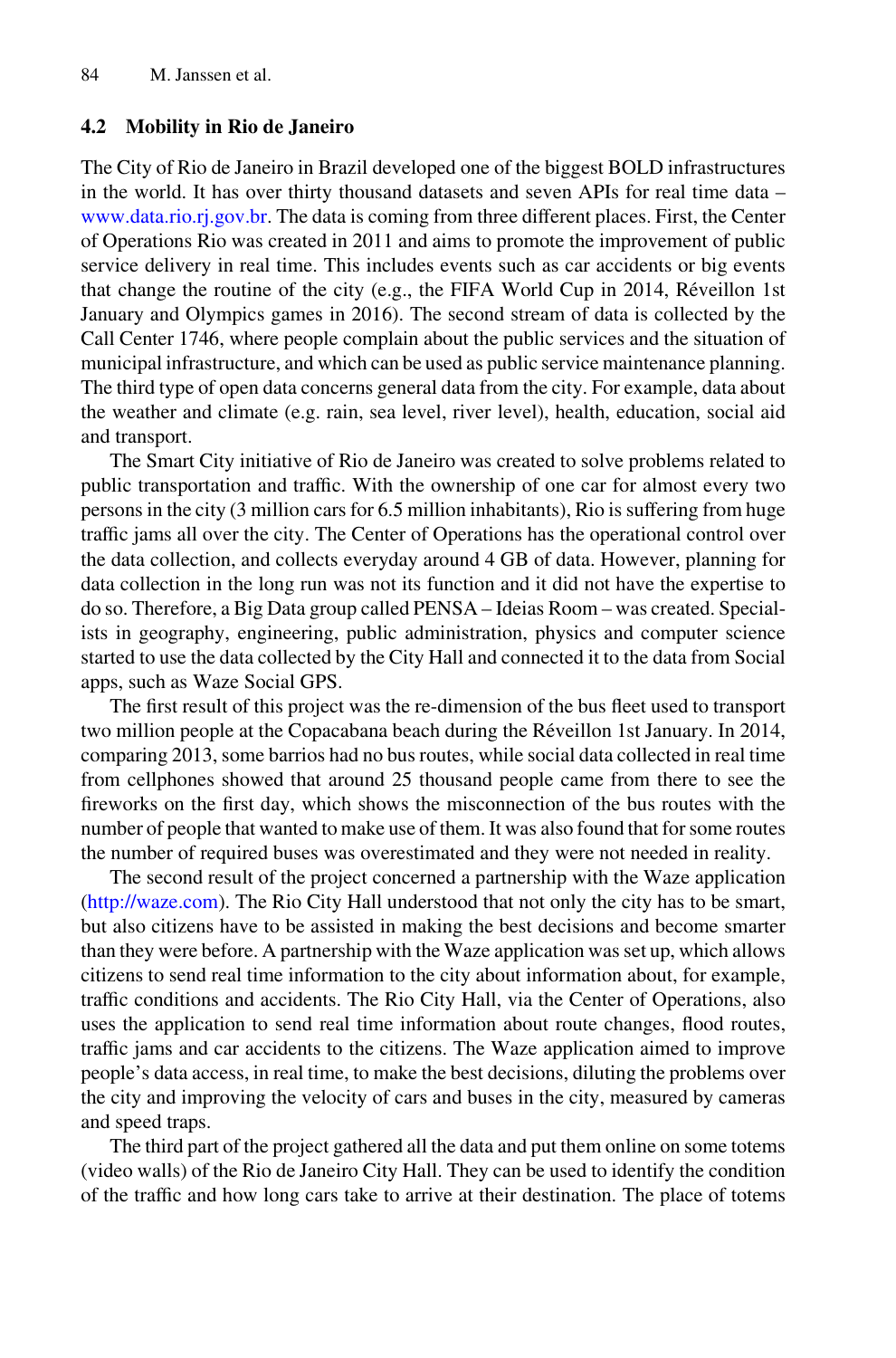was planned in accordance with the Big Data analysis from PENSA taking in consideration the data of all apps and internal datasets, looking for the majority of traffic jams (and consequently, the highest number of people on the route). On those totems, the information displayed was a mixture of real time data from social apps of cellphones and the data from Rio (GPS buses).

Fourthly, the project encompassed a partnership with the social app MOOVIT. This application allowed people that used buses in Rio de Janeiro to see, in real time, the condition of bus traffic and how long it takes the bus to arrive at the bus stop and at the destination. It uses the GPS devices that were installed on the buses.

The foregoing shows that the Smart City initiative of Rio de Janeiro can be complemented through open data. The smart city initiative requires the analysis of BOLD with data analytics. Nevertheless, collecting data is hard due to some reasons. A large number of sensors needs to be available to collect data. The sensors are used to track the traffic in real time. Software and human resources have data processing and analytics expertise need to be available. Finally, political support is necessary to gain access to open data.

### **5 Discussion**

In this section we discuss challenges and opportunities for combining smart city and BOLD literature, using the case studies as illustrations for our arguments.

#### **5.1 Opening of Data Sources: Primary and Secondary Measurements**

In the cases, datasets originating from different (public) organizations were combined to draw useful conclusions. At the same time, some of the required data was not yet available as open data in both cases. Despite the many datasets that are already opened a main challenge is still the identification of data sources and making data available for use. The lack of willingness to share information among agencies is often a failure factor [\[29](#page-11-0)]. Data is easily mistaken for fact, but the raw data is often full of mistakes and have low information quality which makes it unsuitable for direct processing. In both cases the data is used for drawing conclusions at the individual level which requires that the data quality is sufficient for this. Successful open data use strongly depends on the quality of open data [\[30](#page-11-0)]. Big Data has an even worse annotation as the term suggests assembling many facts to create greater insight, whereas combining many sources of low information quality might result even in less quality, although not necessarily. The veracity characteristics of big data refers to the need and ability to deal with imprecise and uncertain data [\[18](#page-11-0)]. These problems are widely known in the literature, however, with the opening and use of data these problems may become apparent [[31\]](#page-11-0) as the opened data might be used for decision-making. Only if the actual user needs is known before‐ hand it is possible to process data in advance and make the results available.

There are primary and secondary measurements of data used in the cases. *Primary measurement* means that what is measured is directly measured, such as the temperature outside or number of cars passing by. *Secondary measurement* means that a surrogate is measured to determine the measure, like the use of gas for determining the heating of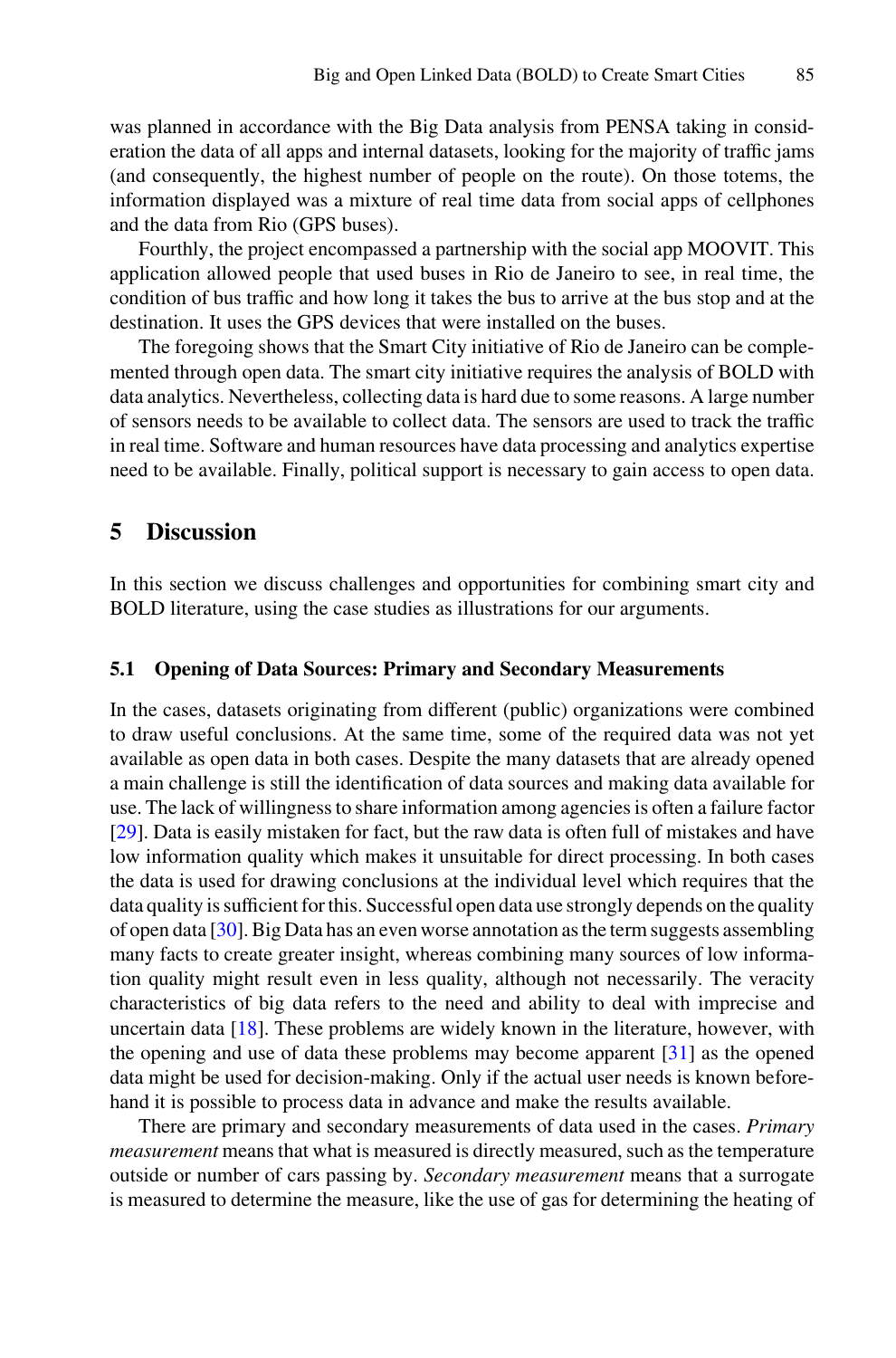a building. The heating is also dependent on the process of consuming gas into heat which might have various degrees of efficiency dependent on the transformation process design. Primary and direct measurement is often more factual, e.g. if sensors are used to measure directly what is going on, whereas using secondary measurement might give a view which might not always be correct. Smart phones might be used as proxies for the needs, but the use of smart phones varies among populations and might not be used by the owner all the time. Furthermore, data might be subjective, and data collected from smart phones or social media might not be representative for the entire population. For being representative a random sample from a population needs to be taken that has a sufficient size and in which the measurements are independent. These conditions necessary for using statistics often do not hold.

#### **5.2 Fusing Open and Closed Data**

Primary and secondary data can both encompass open and closed data. Open and closed data are often combined in the two cases and there is a thin line between open and closed data. In one case a closed dataset was bought by the government which allowed them to open the data for use by others. Also sometimes open and closed data were combined to provide more insight. The results of these combinations are open, but the source data remains closed. There are various reasons for now opening the data including privacy and unclear ownership. A continuous scale between open and closed data emphasizes that not only open data but also closed data should be used to identify improvements. This suggests that a too narrow view on data that is open only might not result in releasing the potential of smart cities.

Furthermore, the way the data is collected is very important and can be done in various ways as systematically described using a taxonomy for collecting and opening data in Fig. [1.](#page-8-0) In this figure the source of data at the left hand side, the users on the right hand side, and the process of opening data in the middle. At the bottom data push and pull is shown. *Data push* concerns the collection of the data and the subsequent storing of the information in a data storage. The data is collected and pushed to the storage. *Data pull* concerns the delivery of data based on user requests.

Raw data can be made available directly or can be enriched or processed before actual use. Often this is necessary to ensure privacy, to enhance quality or due to other requirements. There are various options for doing this. First, data can be *de-identified* by stripping of certain identifiers, such as names and addresses. Sometimes the identifiable data has been replaced and it is possible to link the data back to an individual, whereas in other cases the data is fully anonymized. Tracing back data might be suitable if recommendations need to be made at the individual levels, e.g. your house can be isolated resulting in a saving of money, whereas, sometimes this might be risky or unwanted, e.g. energy usage might be used by companies to make a commercial offer. Another way of anonymizing data is by *aggregating* data in which the individual data cannot be accessible anymore. If this is suitable depends on the need of the data user, as the aggregated data cannot be used to infer at a lower level of aggregation.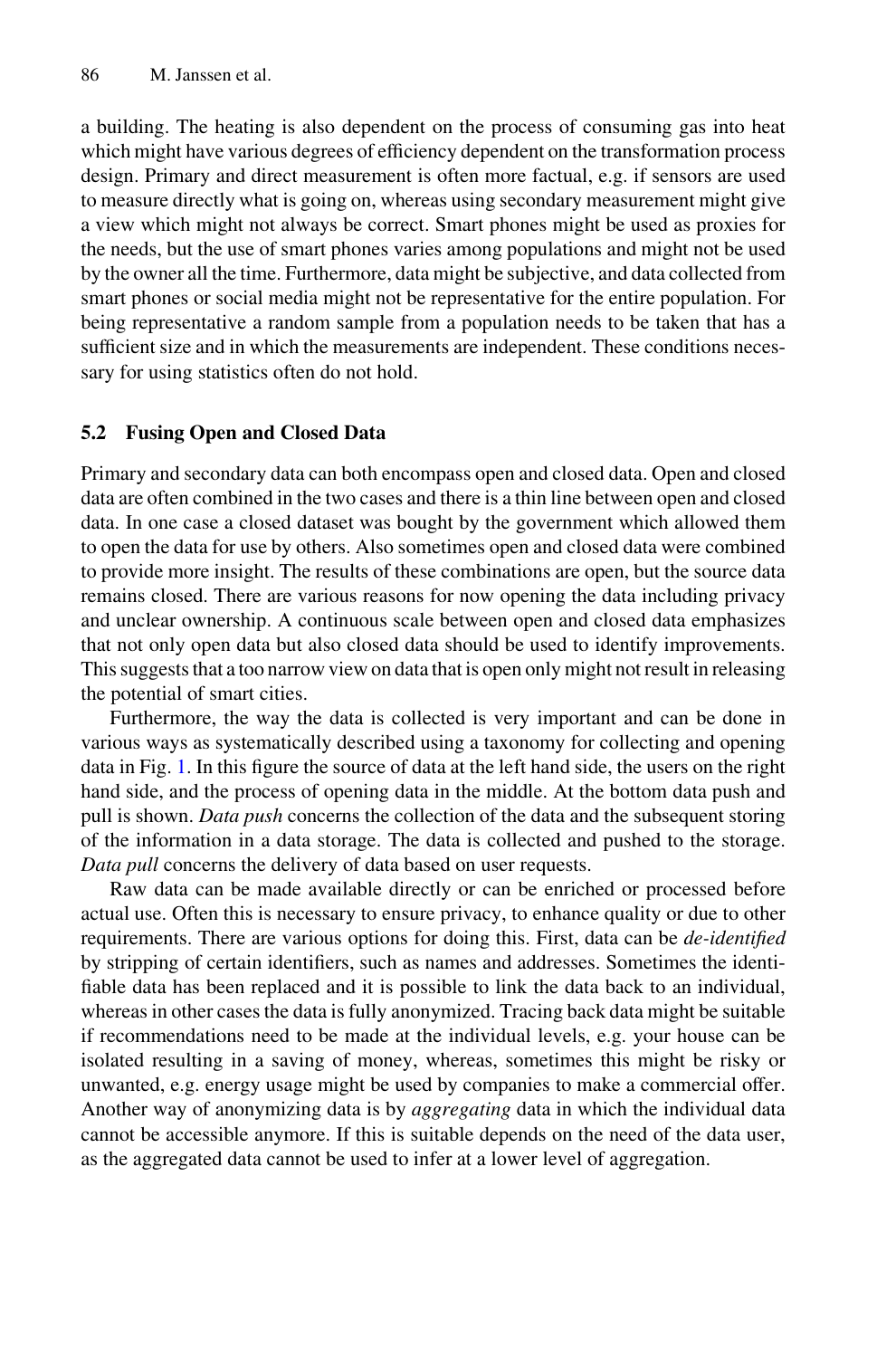<span id="page-8-0"></span>

**Fig. 1.** A taxonomy for forms of collecting and opening data

A third way of dealing with data is to *make only the results of the processing avail‐ able*. The disadvantage of only having the outcomes of the processed data is that there is no direct access to the source which might be necessary for interpretation or for deter‐ mining alternative ways of processing data. The advantage is that individual data does not need to be opened.

#### **5.3 Driving Innovations: Balancing Data Push and Pull**

Creating innovations with data is a complex process in which both the available data and the users' demand need to be taken into account. The word 'data-driven' suggests that many efforts are data-driven rather than need-driven. In some cases we found that the actors started to think about how to create something that would be useful and attractive for the users, and thereafter the data was investigated. Also the reversed process was found in which data were first opened and thereafter data used to come up with new ideas. Often innovations were inspired by already existing examples which were transferred to the situations of the two smart cities. In the cases the actors examined an idea, and subsequently the potential and limitations of the data for the smart application were shaped. In Rio, for example, the traffic information was collected to improve bus routes which resulted in significant savings. In addition, the traffic information was used by the regional police system to improve the time of police work and to improve their security.

The innovations involved multiple actors, including experts with domain knowledge of the data, database specialists with knowledge about releasing data, analytics experts and people representing the needs of end-users. Having a multidisciplinary development team seems to be a key success, although the cases mainly included IT-people and did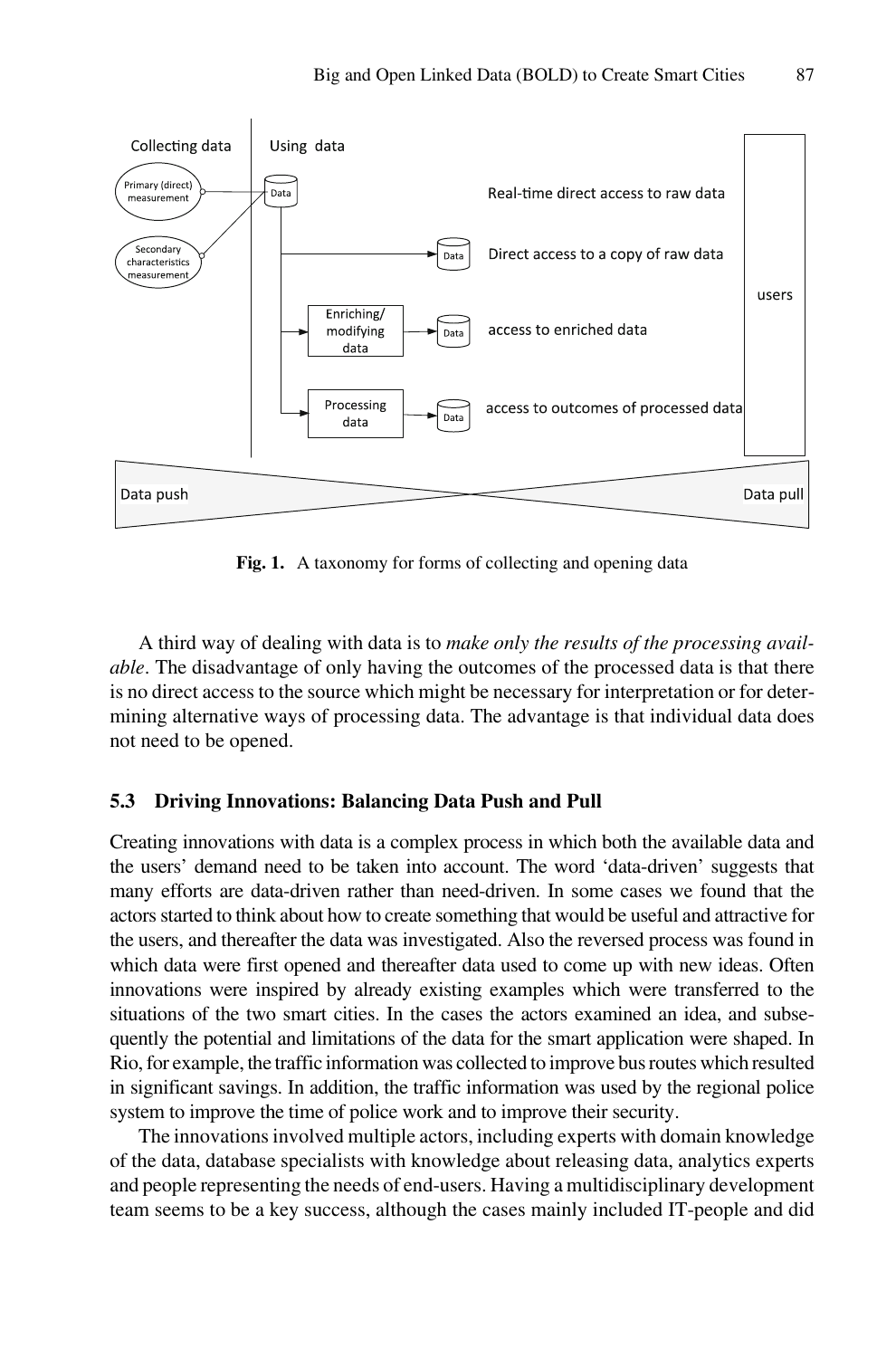not focus on user involvement. Giving the huge amount of data and opportunities keeping the scope of the project and preventing scope creep is a key issue. Much can be done with the data and not all opportunities can be explored. The focus is on creating value by exploring those data that can be used. A trap is to develop many tools and websites without having the user in mind. Use of tools and interpretation by users demands that the gap between developers and users remains small.

Opening the data is not sufficient, and the use of the data needs to be encouraged and promoted [[1\]](#page-10-0). Once an innovation has been explored the focus shifts to the creation of network externalities. Network effects or network externalities refer to the dependence of the value of a good or service on the number of other people who use it [\[32](#page-11-0)]. The bigger the volume of information, the more likely it is that users are attracted. A large volume of users might result in further innovation.

#### **5.4 Does BOLD Result in Smartness?**

We started this paper by looking how BOLD can be used to create smart cities. The cases of the two smart cities show clearly that BOLD can contribute to creating smartness in two ways (1) by linking and combining data sources resulting in new insights and (2) by employing data and predictive analytics. This does not rule out that there are other ways to create a smart city. For example, the availability of broadband is often considerered as part of the smart city concept (e.g. [\[8](#page-10-0)]), but has nothing to do with BOLD. When we investigate the intelligence used to process the data, the algorithms used are relatively simple and straightforward. The challenge is often in making the data ready for use and combining them with other data.

The case studies showed that the development of services and applications for citizens requires the analysis of BOLD. The combination of data, data analytics and predic‐ tive analytics were used to create applications or to make sense of the data, especially when datasets from different organizations need to be combined to be able to draw useful conclusions. Predictive analytics can be used to seek to uncover patterns and capture relationships in data. Therefore, not only the data need to be available to their users, but also the tools to analyze the data need to be accessible and useful. Balancing the datadriven and user-driven innovation is a key aspect.

In both cases the role of the users is key to accomplish the improved use of resources. *A smart city only becomes smart when there are smart citizens*, *businesses, civil servants and other stakeholders*. In both cases participatory processes were used to involve the people in the cities. Connecting data and people is a key issue in which the people are able to make use of the data. In Amsterdam citizens can identify opportunities to safe energy and in Rio to improve their traffic planning. As such the concept of smart cities largely depends on what can be called smart citizens; citizens who are able to make advantage of the knowledge and to reduce the actual resource consumption, in this way accomplishing the objectives of smart cities.

# **6 Conclusions**

The objective of this paper is to investigate the complementariness of the smart cities and big and open linked data research streams. Two case studies in smart energy and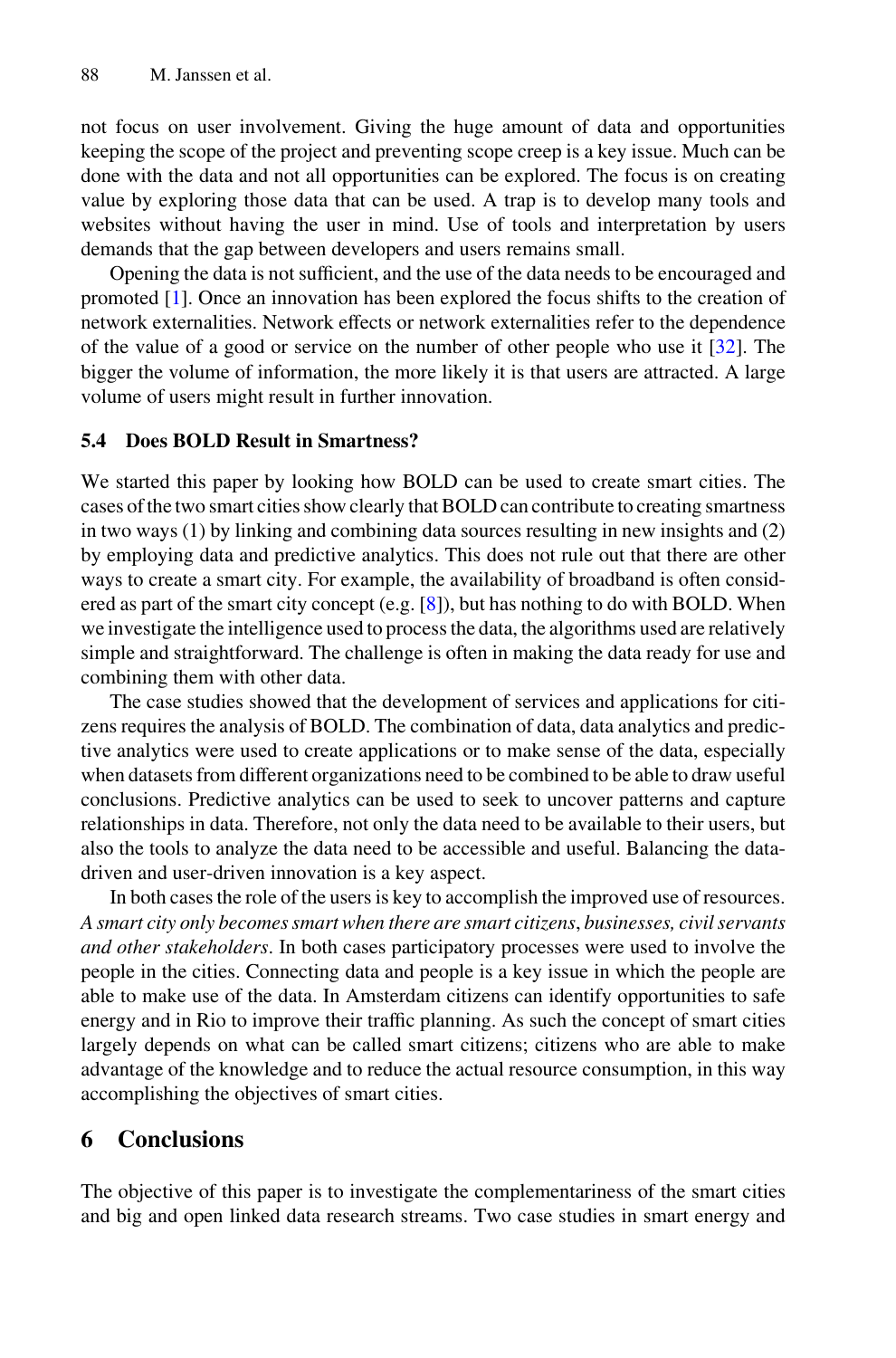<span id="page-10-0"></span>smart mobility are investigated in different countries. The main challenge of using BOLD for creating smart cities is the identification of data sources and making data available for use. For this purpose a taxonomy for forms of collecting and opening data was derived to support the collection of data. This taxonomy can be used by initiatives aimed at opening data to determine which way of opening data are appropriate. We recommend to further refine this taxonomy.

In both case studies a key element is that open data is linked to and mixed with closed data. This suggests that primarily focusing on open data is a too narrow view. In addition, in both cases data analytics are used to improve the resources in smart cities in which big and open data plays a pivotal role. BOLD enables the use of data and predictive analytics to improve the use of resources in the urban area. The data analytics used in both cases are rather simple. This shows that much can be accomplished using simple techniques. The linking and combination of data and the use of data analytics can result in improved decisions and better utilization of resources and in this way contribute the smartness of cities. Realizing the benefit is dependent on smart citizens; citizens who are able to make advantage of the knowledge and in this way better utilize resources. In the future more comprehensive and advanced data and predictive analytics might be employed to make even more better use of resources to make cities smarter.

Combining BOLD and smart cities proves to be a suitable combination and we plea for more research regarding the adoption, usage and impact of data for smart cities. A limitation of this conceptual study is that the findings are illustrated by only two case studies from different countries. We suggest to conduct more empirical research and to investigate the use of data analytics for creating smartness using a large sample.

## **References**

- 1. Jaakola, A., Kekkonen, H., Lahti, T., Manninen, A.: Open data, open cities: Experiences from the Helsinki Metropolitan Area. Case Helsinki Region Infoshare [www.hri.fi.](http://www.hri.fi) Stat. J. IAOS J. Int. Assoc. Official Stat. **31**, 117–122 (2015)
- 2. Komninos, N., Pallot, M., Schaffers, H.: Special issue on smart cities and the future internet in Europe. J. Knowl. Econ. **4**, 119–134 (2013)
- 3. Jetzek, T., Avital, M., Bjørn-Andersen, N.: Data-driven innovation through open government data. J. Theor. Appl. Electron. Commer. Res. **9**, 100–120 (2014)
- 4. Janssen, M., Estevez, E., Janowski, T.: Interoperability in big, open, and linked data organizational maturity, capabilities, and data portfolios. Computer **47**, 26–31 (2014)
- 5. Chen, Y.-C., Hsieh, T.-C.: Big data for digital government: opportunities, challenges, and strategies. Int. J. Public Adm. Digit. Age **1**, 1–14 (2014)
- 6. Scholl, H.J., AlAwadhi, S.: Pooling and leveraging scarce resources: the smart eCityGov alliance. In: HICSS, pp. 2355–2365. IEEE, Hawaii (2015)
- 7. de Jong, M., Joss, S., Schraven, D., Zhan, C., Weijnen, M.: Sustainable–smart–resilient–low carbon–eco–knowledge cities; making sense of a multitude of concepts promoting sustainable urbanization. J. Clean. Prod. Forthcoming (2015). [http://ac.elscdn.com/S0959652615001080/1](http://ac.elscdn.com/S0959652615001080/1-s2.0-S0959652615001080-main.pdf?_tid=a1bbb6f0-2bb1-11e5-81f1-00000aab0f6b&acdnat=1437047942_1c4e6ccc6a45eb4425262876713afd55) [s2.0-S0959652615001080-main.pdf?\\_tid=a1bbb6f0-2bb1-11e5-81f1-00000aab0f6b&acdnat=](http://ac.elscdn.com/S0959652615001080/1-s2.0-S0959652615001080-main.pdf?_tid=a1bbb6f0-2bb1-11e5-81f1-00000aab0f6b&acdnat=1437047942_1c4e6ccc6a45eb4425262876713afd55) [1437047942\\_1c4e6ccc6a45eb4425262876713afd55](http://ac.elscdn.com/S0959652615001080/1-s2.0-S0959652615001080-main.pdf?_tid=a1bbb6f0-2bb1-11e5-81f1-00000aab0f6b&acdnat=1437047942_1c4e6ccc6a45eb4425262876713afd55)
- 8. Hollands, R.G.: Will the real smart city please stand up? City **12**, 303–320 (2008)